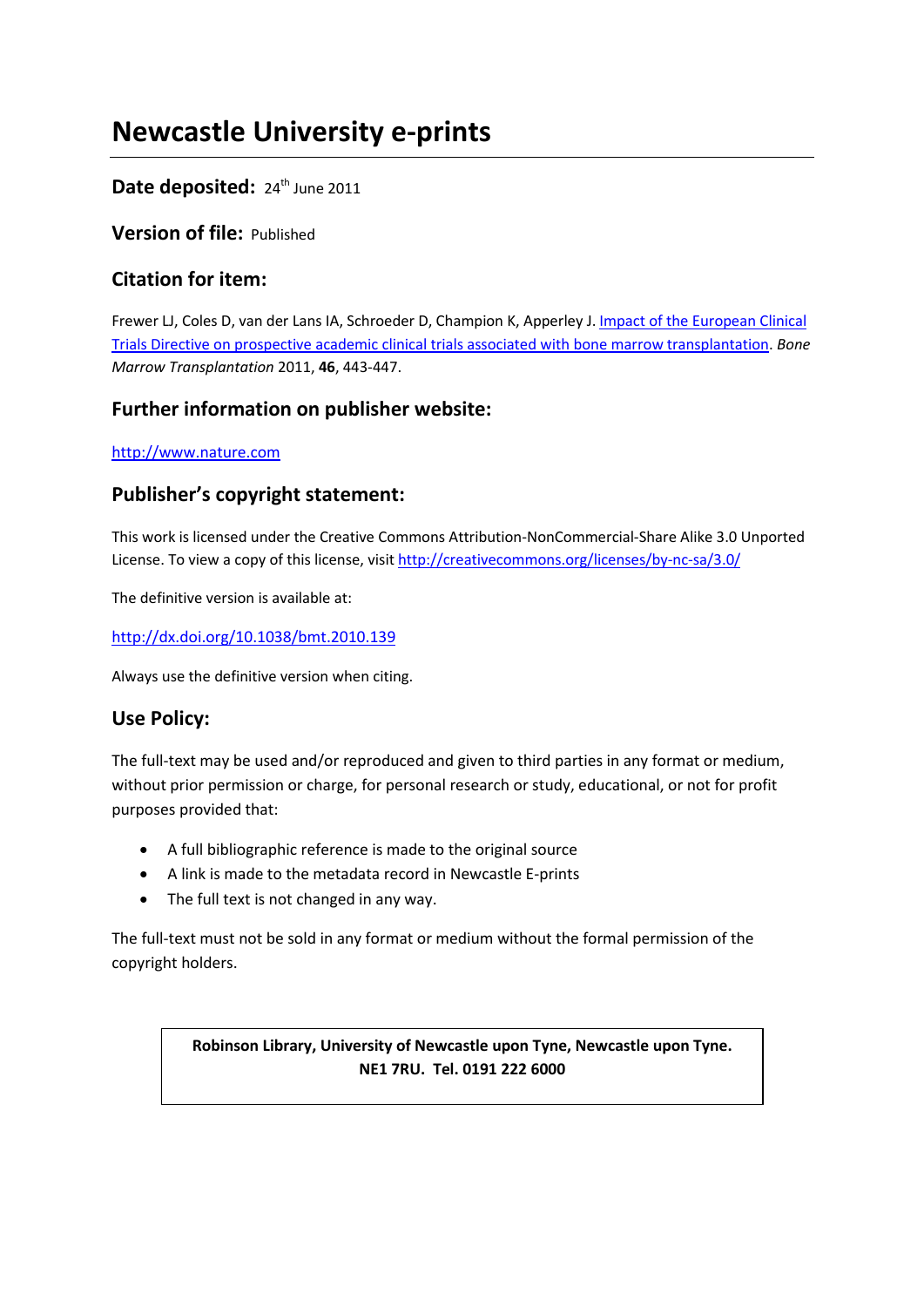[www.nature.com/bmt](http://www.nature.com/bmt)

## ORIGINAL ARTICLE

# Impact of the European Clinical Trials Directive on prospective academic clinical trials associated with BMT

LJ Frewer<sup>1</sup>, D Coles<sup>1,2</sup>, IA van der Lans<sup>1</sup>, D Schroeder<sup>2</sup>, K Champion<sup>3</sup> and JF Apperley<sup>4</sup>

<sup>1</sup>MCB Group, Wageningen University, Wageningen, The Netherlands; <sup>2</sup>Centre for Professional Ethics, University of Centrai Lancashire, Preston, UK; <sup>3</sup>EBMT Trials Office, Tower Wing, Guy's Hospital, London, UK and <sup>4</sup>Department of Haematology, Faculty of Medicine, Imperial College London, London,  $UK<sup>2</sup>$ 

The European Clinical Trials Directive (EU 2001; 2001/ 20/EC) was introduced to improve the efficiency of commercial and academic clinical trials. Concerns have been raised by interested organizations and institutions regarding the potential for negative impact of the Directive on non-commercial European clinical research. Interested researchers within the European Group for Blood and Marrow Transplantation (EBMT) were surveyed to determine whether researcher experiences confirmed this view. Following a pilot study, an internetbased questionnaire was distributed to individuals in key research positions in the European haemopoietic SCT community. Seventy-one usable questionnaires were returned from participants in different EU member states. The results indicate that the perceived impact of the European Clinical Trials Directive has been negative, at least in the research areas of interest to the EBMT.

Bone Marrow Transplantation (2011) 46, 443–447; doi:[10.1038/bmt.2010.139](http://dx.doi.org/10.1038/bmt.2010.139); published online 7 June 2010 Keywords: European Clinical Trials Directive; perceived impact; academic clinical trials; national trials; multinational trials

### Introduction

The European Clinical Trials Directive (EU 2001; 2001/20/ EC) was introduced on 1 May 2004 to simplify and harmonize the administrative procedures governing commercial and academic clinical trials. Concerns have been raised by interested organizations and institutions regarding the potential for negative impact of the Directive on non-commercial European clinical research.<sup>1-6</sup> These have been supported by empirical investigation.<sup>[7](#page-4-0)</sup> The impact may not be negative in all EU member states for all types of clinical trials.[8,9](#page-5-0) The predominant view is that the net impact of the Directive has been to increase the administrative burden associated with the competent authority and ethical clearances, in particular for multinational trials.[10](#page-5-0) The aim of the research presented here was to examine researcher concerns and perceptions regarding the impact of the Directive on academic clinical trials in the area of haematopoietic SCT.

### Materials and methods

A pilot questionnaire (All questionnaires are available from the corresponding author upon request.) was designed and distributed electronically to active researchers within the European Group for Blood and Marrow Transplantation (EBMT). This aimed to explore researcher concerns about conducting clinical trials in the area of SCT, postimplementation of the European Clinical Trials Directive. Respondents were asked to provide information about their professional responsibilities associated with prospective clinical trials, including drug trials (job description, institution, country and experience with single-centre, multicentre national and multicentre international prospective clinical trials relating to SCT, and institutional activities related to different types of prospective clinical trials). Information was then provided regarding the date of implementation of the European Clinical Trials Directive in different EU member states. Respondents were asked whether they thought the numbers of academic and pharmaceutical clinical trials (single-centre, multicentre national and multicentre international) being conducted in their country and by their own institutions had been influenced by the implementation of the Directive. Respondents were also asked the reasons why they thought a decline in the numbers of trials had occurred where relevant.

Forty-one respondents returned the pilot questionnaire. The results indicated that the majority of respondents perceived the impact of the Directive to be negative (75%), although a minority reported that it had made no difference or had a positive effect on the implementation of prospective clinical trials. Nearly all respondents reported being involved, at a reasonably senior level, in academic

Correspondence: Dr LJ Frewer, MCB Group, Wageningen University, Hollandseweg 1, Wageningen 6706 KN, The Netherlands. E-mail: [Lynn.Frewer@wur.nl](mailto:Lynn.Frewer@wur.nl)

Received 2 November 2009; revised 29 January 2010; accepted 21 April 2010; published online 7 June 2010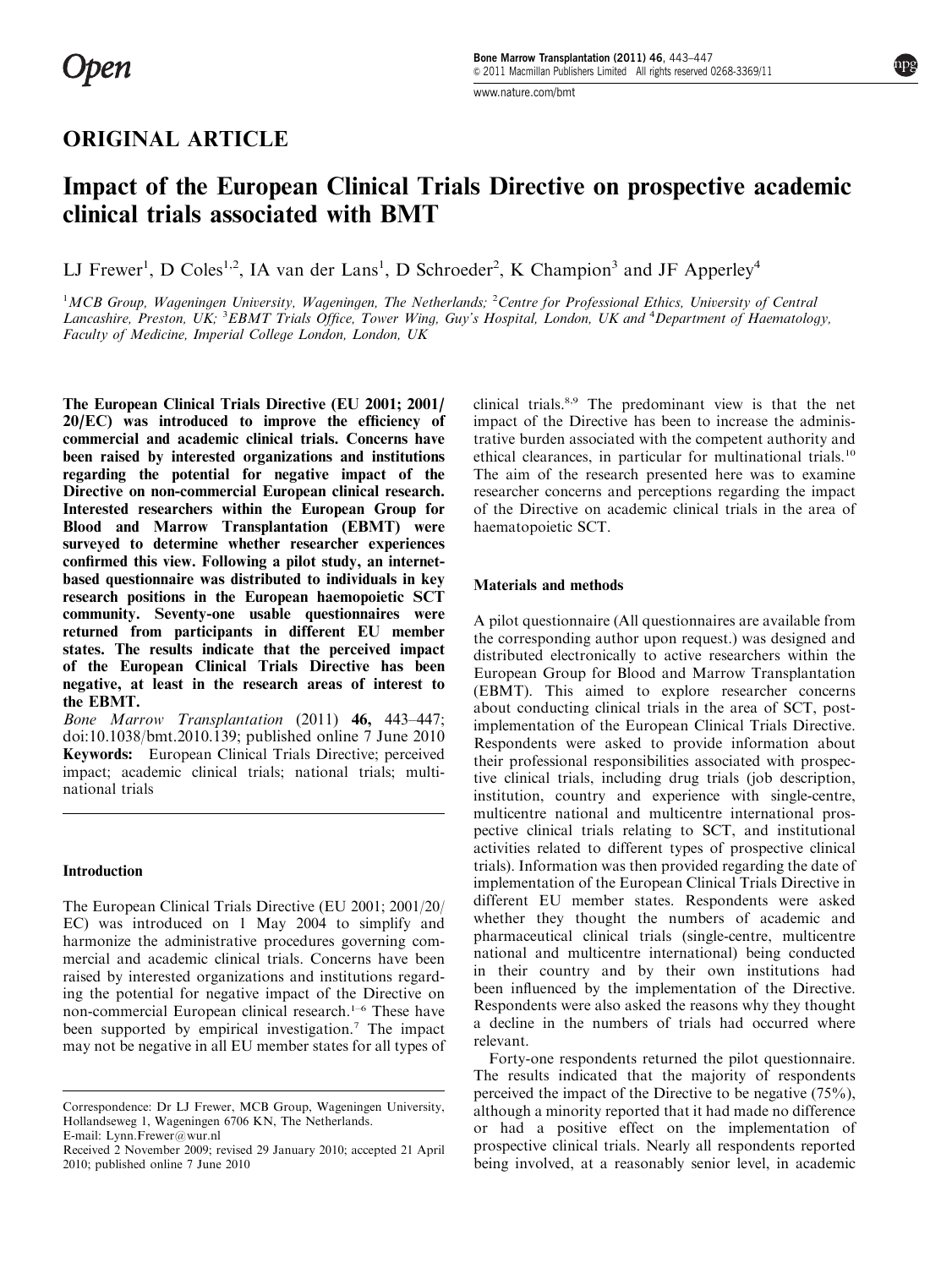Impact of the European Clinical Trials Directive LJ Frewer et al

clinical trials. The higher number of respondents from certain EU member states (for example, Germany) may have reflected the differential perception of problems and concerns in these states in particular (Table 1). The results of the pilot questionnaire were used to develop the main study questionnaire. The questionnaire used the results of the qualitative analysis of the pilot study results to formulate closed questions, focused on (1) researcher perceptions of the potential problems that have arisen following the implementation of the European Clinical Trials Directive (Table 2), and (2) their priorities for specific changes that could improve the implementation of clinical trials in areas of relevance to the EBMT ([Table 3\)](#page-3-0).

Cascade methodology was applied to ensure equal distribution of responses across EU member states. Respondents were recruited via the Chairs of the 11 EMBT Working Parties. This enabled the opinions of individuals in key research positions in the European haemopoietic SCT community to be surveyed.

Table 1 Response rates and distribution across EU member states

| Country     | Number of participants |  |  |
|-------------|------------------------|--|--|
| Austria     | $\overline{c}$         |  |  |
| Belgium     |                        |  |  |
| Denmark     |                        |  |  |
| Finland     | 2                      |  |  |
| France      | 9                      |  |  |
| Germany     | 12                     |  |  |
| Greece      |                        |  |  |
| Hungary     | 2                      |  |  |
| Italy       |                        |  |  |
| Netherlands |                        |  |  |
| Norway      |                        |  |  |
| Poland      | 3                      |  |  |
| Spain       | 3                      |  |  |
| Sweden      | 6                      |  |  |
| Turkey      |                        |  |  |
| UK          | 9                      |  |  |
| No response |                        |  |  |

### Results

Seventy-one usable questionnaires were returned. As before, respondents provided information about their professional responsibilities. All respondents were senior researchers or principal investigators who were actively involved in clinical trials in the area of haemopoietic SCT and were located across different EU member states (Table 1). In all, 86% had been involved in multicentre national trials at a senior level. In line with the results of the pilot study, 70% of respondents indicated that they perceived the overall impact of the Directive to be negative, 20% positive, 3% reported no change and the remainder expressed no opinion. Respondents were asked whether they 'believed that time to Ethics Committee/Competent Authority approval is longer or shorter since the implementation of the Clinical Trials Directive', and, if they replied 'longer', to indicate whether this was attributable to increased pre-submission administration, increased postsubmission committee delays or other factors. Generally respondents (63.4%) perceived that time to approval was longer. Of these, 93% attributed this to pre-submission administration delays and 69% to post-submission delays (some participants indicated both as relevant). Other delaying factors were indicated as important by 76% of this subsample.

In response to the question 'do you consider it more difficult for institutions in your country to become involved in academic prospective clinical trials since the implementation of the Clinical Trials Directive', 86% of the participants reported that it was more difficult to become involved in single-centre prospective clinical trials, 82% in multicentre clinical trials and 86% in international multicentre clinical trials.

A series of statements regarding researcher perspectives on the impact of the European Clinical Trials Directive were developed from the pilot study. These statements are included as they appeared in the questionnaire in Table 2. Participants were asked to rate the extent to which

Table 2 Rating by the participants of the extent to which they agreed or disagreed with statements regarding the impact of the European Clinical Trials Directive, developed from the pilot study

| Researcher agreement or disagreement with statements regarding the impact of the European Clinical Trials Directive | Mean rating $(s.e.)$ | S.e.   |
|---------------------------------------------------------------------------------------------------------------------|----------------------|--------|
| Increased volume of paperwork                                                                                       | 1.11 <sup>a</sup>    | (0.04) |
| Increased demands for study conduct (such as monitoring or audit)                                                   | 1.29 <sup>ab</sup>   | (0.07) |
| Increased running costs associated with the trial                                                                   | $1.43^{\text{ac}}$   | (0.90) |
| Increased legal requirements in general                                                                             | $1.50^{bc}$          | (0.70) |
| Increased approval costs                                                                                            | $1.55^{bc}$          | (0.20) |
| Increased costs of insurance/indemnity                                                                              | $1.63^{bc}$          | (0.10) |
| Delays in institutional approval (such as research and development or approval from the directorate)                | $1.65^{bc}$          | (0.11) |
| Increased liability                                                                                                 | 1.67 <sup>c</sup>    | (0.10) |
| Increased number of regulatory authorities required to approve trial                                                | 1.68 <sup>c</sup>    | (0.11) |
| Increased requirements for ethics approval                                                                          | 1.72 <sup>c</sup>    | (0.12) |
| Committees requiring use of their own forms in addition to national or internationally agreed forms                 | 1.94 <sup>c</sup>    | (0.14) |
| Practical problems with official forms (e.g. form cannot be saved)                                                  | 2.00 <sup>cd</sup>   | (0.14) |
| Lack of harmonization between forms used by committees at national level                                            | 2.27 <sup>d</sup>    | (0.16) |
| Lack of harmonization of forms used by different committees at local level                                          | $2.33^d$             | (0.16) |

The statements are included in the above table. A lower average score indicates greater average respondent agreement with each statement. Superscript characters are used to indicate which means are significantly different from each other (as assessed by the Tukey *post-hoc* test for pairwise differences). Two means sharing a superscript character implies that they are not significantly different from each other. Otherwise they are.

<span id="page-2-0"></span>444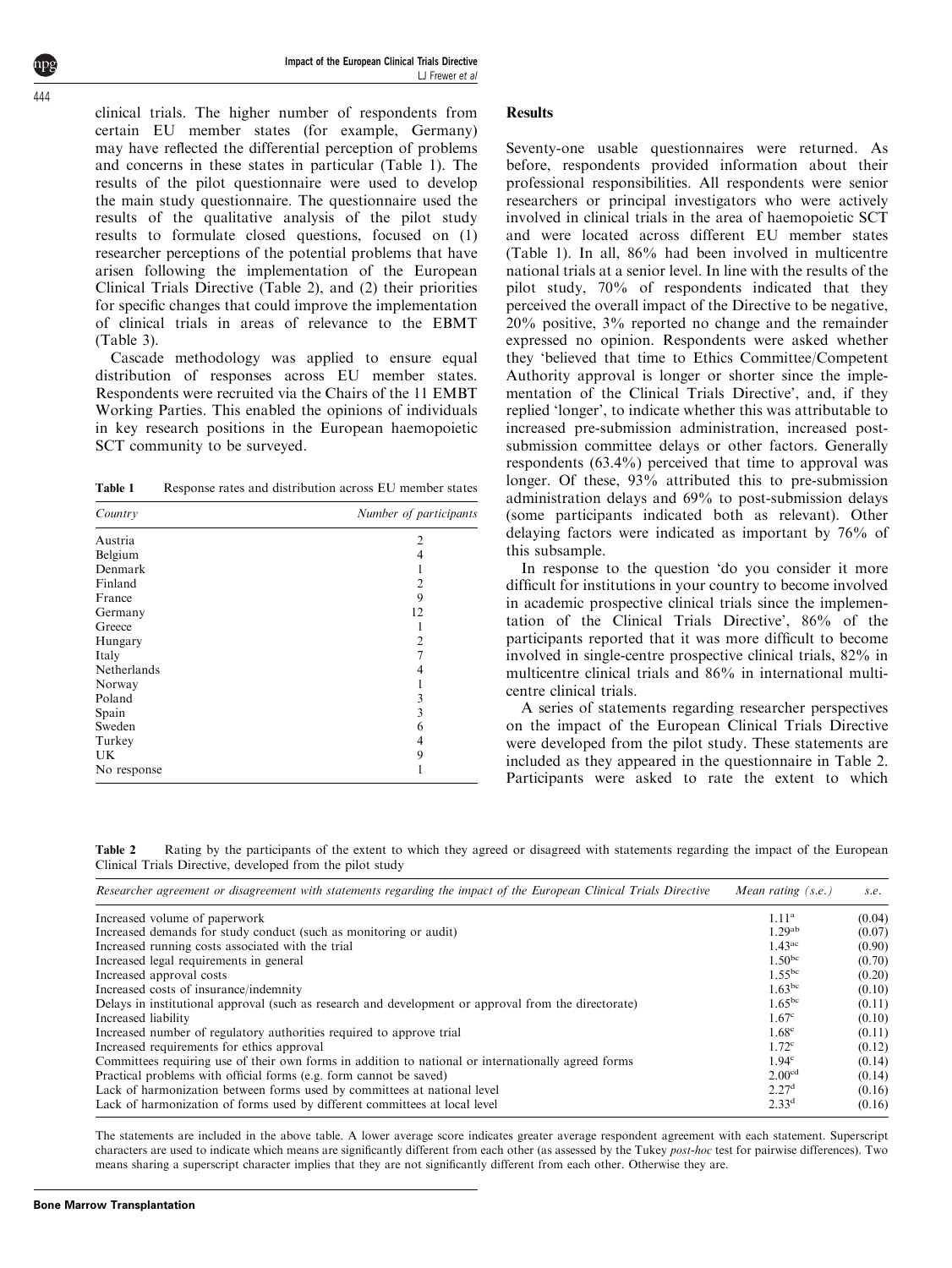<span id="page-3-0"></span>

| Table 3 |  |  |  |  | Mean scores for priorities for changes in the European Clinical Trials Directive |
|---------|--|--|--|--|----------------------------------------------------------------------------------|
|---------|--|--|--|--|----------------------------------------------------------------------------------|

| Type of change required post-implementation of the European Clinical Trials Directive  | Mean rating                | s.e.  |
|----------------------------------------------------------------------------------------|----------------------------|-------|
| Reduction in administrative burden                                                     | $1.20^{\rm a}$             | 0.16  |
| Harmonization of documents required for approval                                       | $1.35^{ab}$                | 0.22  |
| Increased public funding for prospective clinical trials                               | $1.42$ <sup>abc</sup>      | 0.18  |
| More readily available support from the EU for translational clinical research         | $1.50^{\text{abc}}$        | 0.19  |
| Provision of ethical and regulatory approval free of charge for academic institutions  | 1.53 <sup>bc</sup>         | 0.20  |
| Centralization of documents required for approval                                      | 1.55 <sup>bcd</sup>        | 0.17  |
| National government or EU subsidization of insurance costs                             | $1.60^{bcde}$              | 0.21  |
| Permitting co-sponsorship of academic prospective clinical trials                      | 1.60 <sup>bcdef</sup>      | 0.20  |
| Improved definition of interventional versus non-interventional clinical trial         | $1.67^{bcdefg}$            | 0.21  |
| Clearer differentiation between 'commercial' and non-commercial clinical trial         | $1.72$ bcdefgh             | 0.22  |
| Improved definition of substantial versus non-substantial protocol amendment           | 1 73cdefghij               | 0, 22 |
| Reduction in the degree of monitoring required for investigator-led trials             | 1 75cdefghijk              | 0.23  |
| Implementation of a true single opinion in a member state                              | 1.82cdefghijkl             | 0.24  |
| Improved definition of an interventional medicinal product (IMP)                       | $1.85^{\text{cdefghijkl}}$ | 0.24  |
| EU or nationally funded local training on administrative requirements of the directive | $1.88^{\text{cdefghiklm}}$ | 0.24  |
| Creation of a single Competent Authority for all EU member states                      | $1.90^{\text{cdefghiklm}}$ | 0.24  |
| Permitting industry to use data from 'non-commercial' clinical trials                  | $2.35^{\rm m}$             | 0.30  |

Participants were asked to rate the extent to which they agreed or disagreed that changes associated with the implementation of the European Clinical trials directive should be prioritized. A lower average score indicates greater average respondent agreement that the change should be prioritized. Superscript characters are used to indicate which means are significantly different from each other (as assessed by Tukey's post-hoc test for pairwise differences). Two means share a superscript character implies that they are not significantly different from each other. Otherwise they are.

they agreed or disagreed with each statement (5-point rating scale, anchored by  $1 = 'agree$  strongly' and  $2 =$ 'disagree strongly', midpoint of 'neither agree nor disagree', and a 'no opinion' option). Application of a general linear model repeated-measures procedure tested for the main effects of trial type (single-centre, multicentre national and multicentre international), type of concern and potential interactions between these. For all types of trials, the average ratings were below the midpoint of the scale, indicating that participants tended to evaluate negatively the impact of the European Clinical Trials Directive across all of the items. Differences did not (quite) reach the significance for trial type  $(F(2, 41) = 3.7, P = 0.06).$ 

A significant effect attributable to type of concern was observed  $(F(13,30) = 5.6, P < 0.001)$ . Significant pairwise differences (Tukey's post-hoc test) between different types of concern are summarized in [Table 2](#page-2-0). The greatest concern was associated with the increased *volume of paperwork*, increased demands associated with running the trial (monitoring or audit, or legal requirements), or increased costs for insurance or ethical approval. The significant interaction between type of concern and trial type  $(F(26,17) = 2.39,$  $P<0.05$ , [Figure 1](#page-4-0)) indicated that greater concerns were expressed for multicentre international trials regarding increased insurance costs, delays in institutional approval and increased liability. Concerns about increased running costs and increased legal requirements were not so great. The lower levels of concern about the potential increase in regulatory approvals may reflect that, in most countries, there is already an obligation pre-Directive to gain approval.

Finally, respondents rated potential changes that might be implemented to facilitate national single-centre, national multicentre or international multicentre trials. The different items, derived from the pilot study, are reproduced in Table 3. As before, a general linear model repeatedmeasures procedure was applied. A significant main effect attributable to type of change was observed (F(16,  $44$ ) = 6.14,  $P < 0.001$ ). Significant differences are summarized in Table 3. Note that all of the mean scores had values less than the midpoint of the scale (3), indicating, on average, agreement with all the changes. Reduction in administrative burden, harmonization of documents required for approval, and increased access to public funding for clinical trials and translational research were priority changes for respondents.

### **Discussion**

The results indicate that the perceived impact of the European Clinical Trials Directive has been negative, at least in the research areas of interest to EBMT. The results of the pilot and main studies suggest similar interpretation in this regard, despite the potential self-selection bias for respondents included in the pilot study. In terms of identifying potential changes that would remedy the situation, prioritization was given to the need to reduce the administrative burden associated with running academic clinical trials. As part of this, the need to harmonize documentation associated with the application process for trial approval and monitoring was identified. Increased insurance costs, delays in institutional approval and increased liability were particularly problematic for multicentre international trials. The creation of a single European Competent Authority was not rated as being as important as some of the other potential changes.

To conclude, the results support the impression provided by much of the literature that the European Clinical Trials Directive has increased the (perceived) administrative burden on researchers, and introduced additional barriers and bottlenecks into the research process. This may be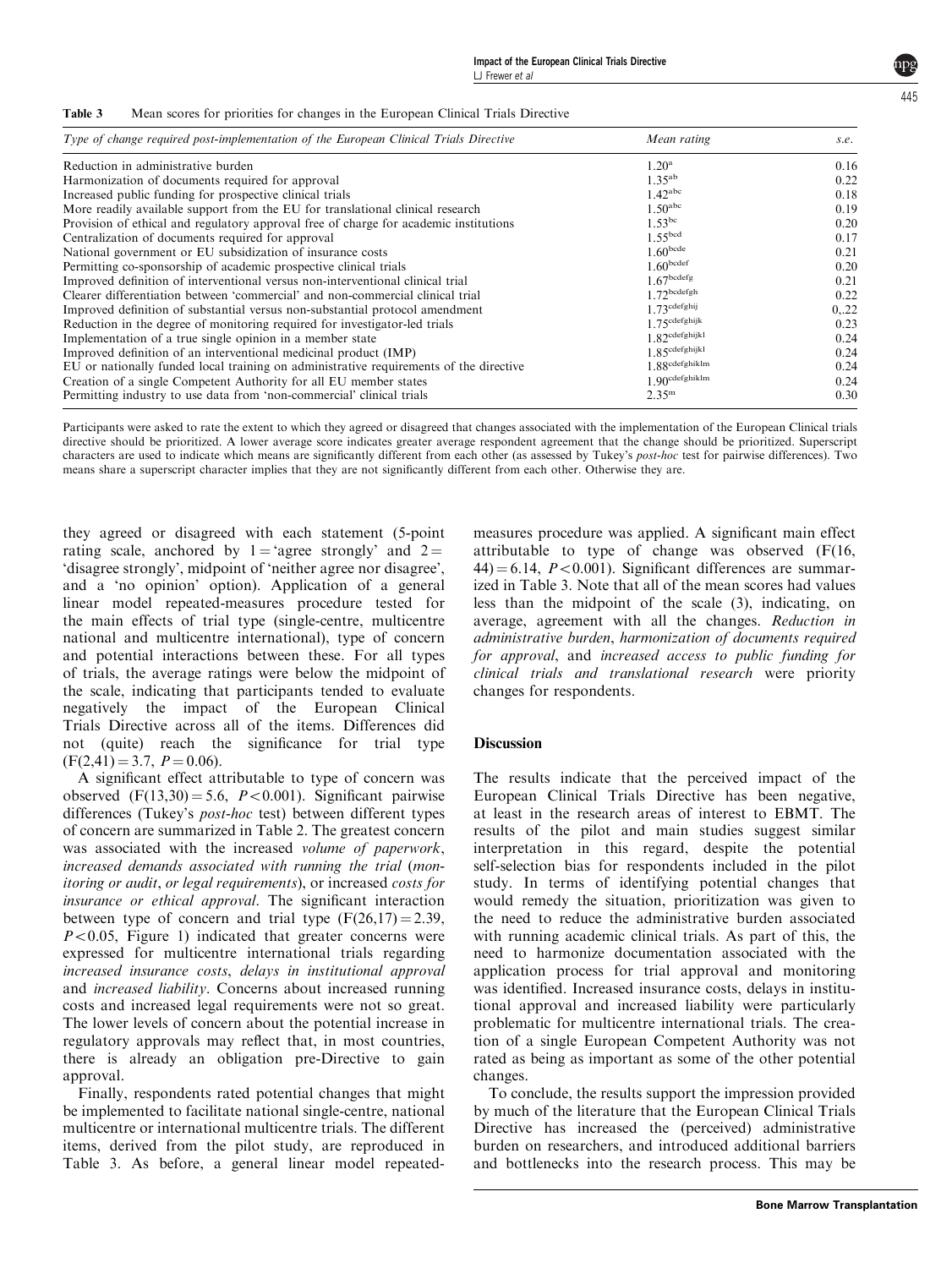



Figure 1 Differences in researcher concerns associated with the impact of the European Clinical Trials Directive on different types of clinical trial. The lower the mean rating, the greater the respondent agreement that the concern represented a problem regarding the implementation of clinical trials following the European Clinical Trials Directive.

attributable to the process by which each member state incorporated the Directive into national legislation, thereby introducing important differences in interpretation. Policy changes are required, specifically aimed at facilitating clinical trials by promoting harmonization, reducing administrative burdens, and streamlining the regulatory and approval process.

 **Level of agreement or disagreement**

evel of agreement or disagreement

The CLINT project partners met to share the findings with ICREL (Impact on Clinical Research of European Legislation, a 1-year project funded by FP7 to measure change in the performance of clinical trials in Europe between 2003 and 2007), ECRIN (European Clinical Research Infrastructures Network) and ELN (The European Leukaemia Network). The meeting also took into account the findings of the European Science Foundation 'Forward Look'.[11](#page-5-0) A series of stakeholder workshops (also involving EFGCP, the European Forum for Good Clinical Practice.) have explored issues relevant to clinical research in Europe, and will deliver recommendations through a final stakeholder conference in mid-2010, specifically a set of concrete and actionable recommendations relevant to the formal review of the Directive, which is scheduled in 2010.

### Conflict of interest

The authors declare no conflict of interest.

#### Acknowledgements

**Type of concern** 

lack of r

lack of hi

The research reported here was supported by the EU-funded CLINT project (Facilitating International Prospective Clinical Trials in Stem Cell Transplantation, Proposal no. 037662). The views expressed are those of the authors. The authors would also like to thank Cathy Lennon at the University of Central Lancashire for her help with this research.

### References

- 1 Meunier F, Dubois N, Negrouk A, Rea LA, Saghatchian M, Turz T et al. Throwing a wrench in the works? Lancet Oncol 2003; 4: 717–719.
- 2 Lacombe D, Rea LA, Meunier F. New EU legislation may hinder academic clinical cancer research. Eur J Hospital Pharm Pract 2003; 3: 14–18.
- 3 Moulton B. Save European research campaign. Br Med J 2004; 328: 286.
- 4 Hemminiki A, Kellokumpku-Lehtinen K. Harmful impact of EU clinical trials directive. Br Med J 2006; 332: 501–502.
- 5 Keim B. Tied up in red tape. European trials shut down [letter]. Nat Med 2007; 13: 110.
- 6 van Vyve D, Meunier F. Facing the Challenges of the European Clinical Trials Directive: the European Organisation for Research and Treatment of Cancer perspective. Eur Oncol 2008; 4: 1.
- 7 Hartmann A, Hartmann-Vareilles F. The Clinical Trials Directive: how is it affecting European non-commercial

<span id="page-4-0"></span>446